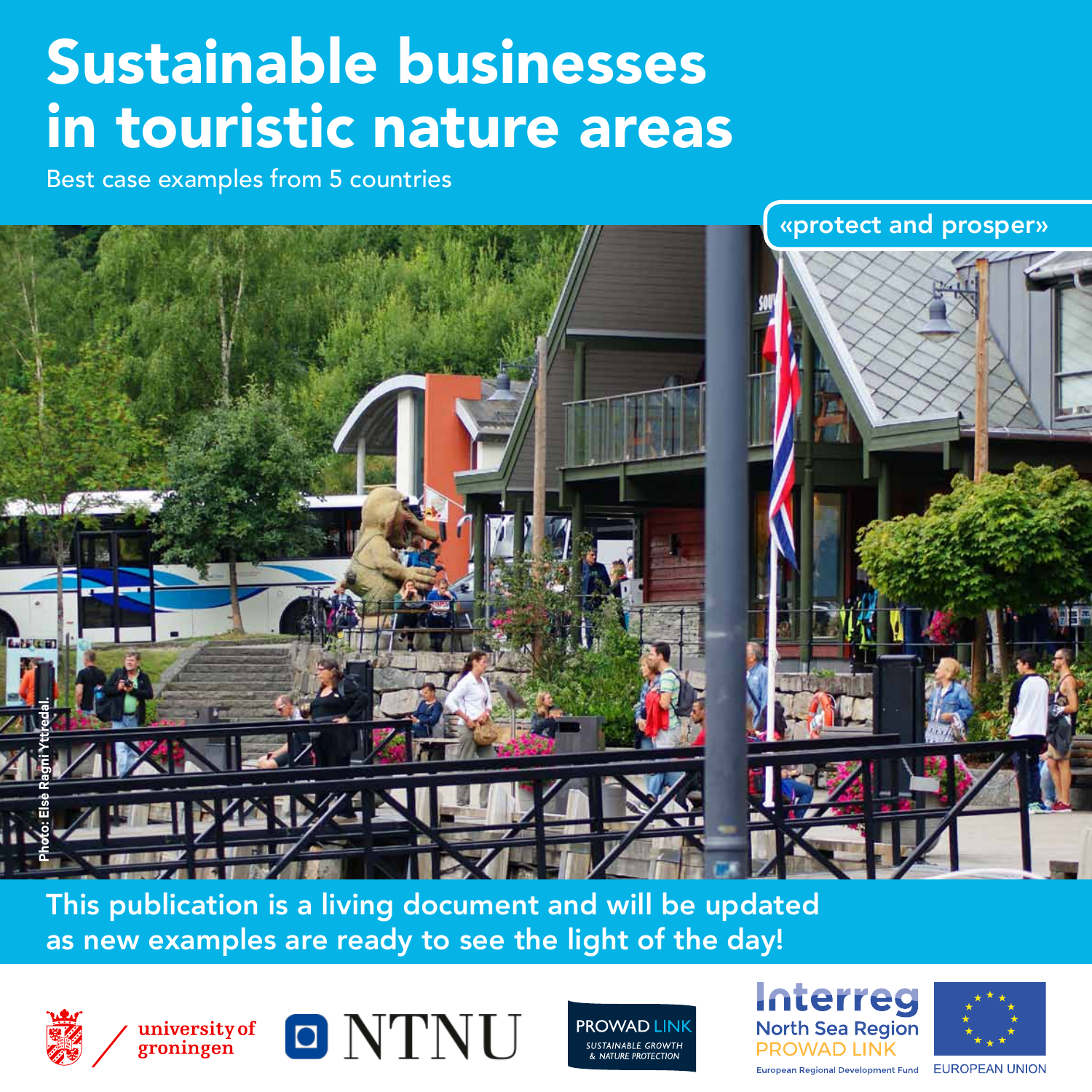## For your inspiration!

Protect and prosper is the ethos of the EU Interreg project, Prowad Link. Prowad Link aims to unlock the potential of nature as a driver for jobs and sustainable development. This is achieved by working directly with Small to Medium Sized Enterprises (SMEs) to develop nature as a brand, creating mutual benefits for SMEs and the natural environment.

Partners from The Wadden sea World Heritage site (Denmark, Germany, the Netherlands), Geirangerfjord section of the West Norwegian Fjords World Heritage site (Norway) and The Wash & North Norfolk Coast protected areas (United Kingdom) are working in collaboration to build knowledge about sustainable business operations in touristic nature areas and to develop sustainable products and services.

This publication aims to inspire entrepreneurs to work towards a sustainable future.

We want to thank all the businesses who have kindly contributed to this research and report!

#### January 2021

Else Ragni Yttredal (NTNU) Arron Wilde Tippett (NTNU) Hellen L.A. Dawo (RUG) Tom B. Long (RUG)





Film from World Heritage Center in Geiranger



Film from Westerås Tourist farm in Geiranger



«protect and prosper»

Film from Eagle Road to **Geiranger** 







**PROWAD LINK** SUSTAINABLE GROWTH

**PROWAD LINK** European Regional Development Fund EUROPEAN UNION

Interreg

**North Sea Region**